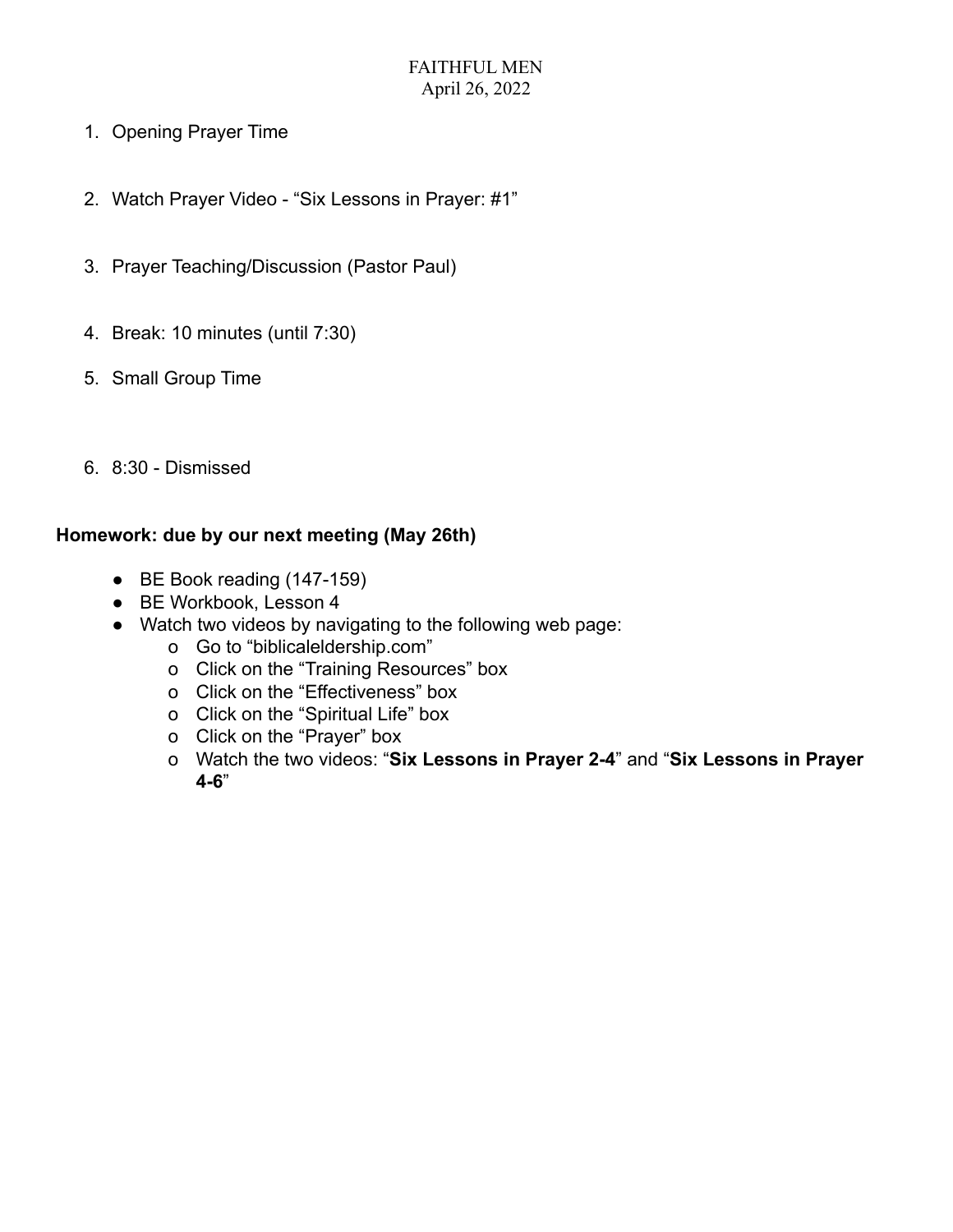### **"Pray for One Another"**

### Acts 20:28 – **"Be on guard for yourselves and for all the flock…"**

Samuel Chadwick, "Satan dreads nothing but prayer. His one concern is to keep God's people from praying. He fears nothing from prayerless studies, prayerless work, prayerless religion. He laughs at our toil, mocks our wisdom, but trembles when we pray."

Oswald Chambers: "Our ordinary views of prayer are not found in the New Testament. We look upon prayer as a means of getting things for ourselves; the Bible idea of prayer is that we may get to know God Himself." (See Eph. 1:15-23; 3:14-21)

• Paul modeled a lifestyle of prayer (Rom. 1:9f; 1 Cor. 1:4ff; Eph. 1:15ff; 3:14ff; Phil. 1:3ff; Col. 1:9ff; 1 Thess. 1:2ff; 3:11-13; 5:23f; 2 Thess. 1:3; 2:13; 1 Tim. 2:1-8; 2 Tim. 1:3-4; Phile 4)

## **1 Thess. 5:25 – "Brethren, pray for us!"**

#### **I. Who – "us"**

#### **II. Why**

- "Brothers"
- Command
- They need it! See 1 Cor. 2; 16:9; Rom. 15:30-32; 2 Cor. 1:11; Eph. 6:18-20; Phil. 1:19; Col. 4:3f; 2 Thess. 3:1-3; Phile 22; Heb. 13:18f; 2 Cor. 3:1-5. Read 1 Thess. 5:23-24.
- $\bullet$  It works! James 5:16; Phil. 1:19; Acts 12
- They deserve it! Heb. 13:18f; 1 Thess.  $5:12$ , 13, 25
- They pray for you "also." 1 Thess. 1:3; 3:11-13; 5:23f; 28
- Draw you into their lives. Partner with them in ministry.

#### **III. When - "pray"**

- Continuously "keep on praying" at every remembrance
- Corporately "brothers"; "pray" = second person plural

#### **IV. How**

- Rom.  $15:30$  "strive"
- Col. 4:2; Acts 1:14; Rom. 12:12 "devote"

## **V. What – "also"**

- Praise  $-1:3$
- **●** Purity 3:11-13; 5:23f
- **●** Profound Grace 5:28
- **●** Personal walk with Christ Col. 1; Eph. 1; 3
- **●** Protection 2 Thess. 3:1; Rom. 15:30-31; 2 Cor. 11